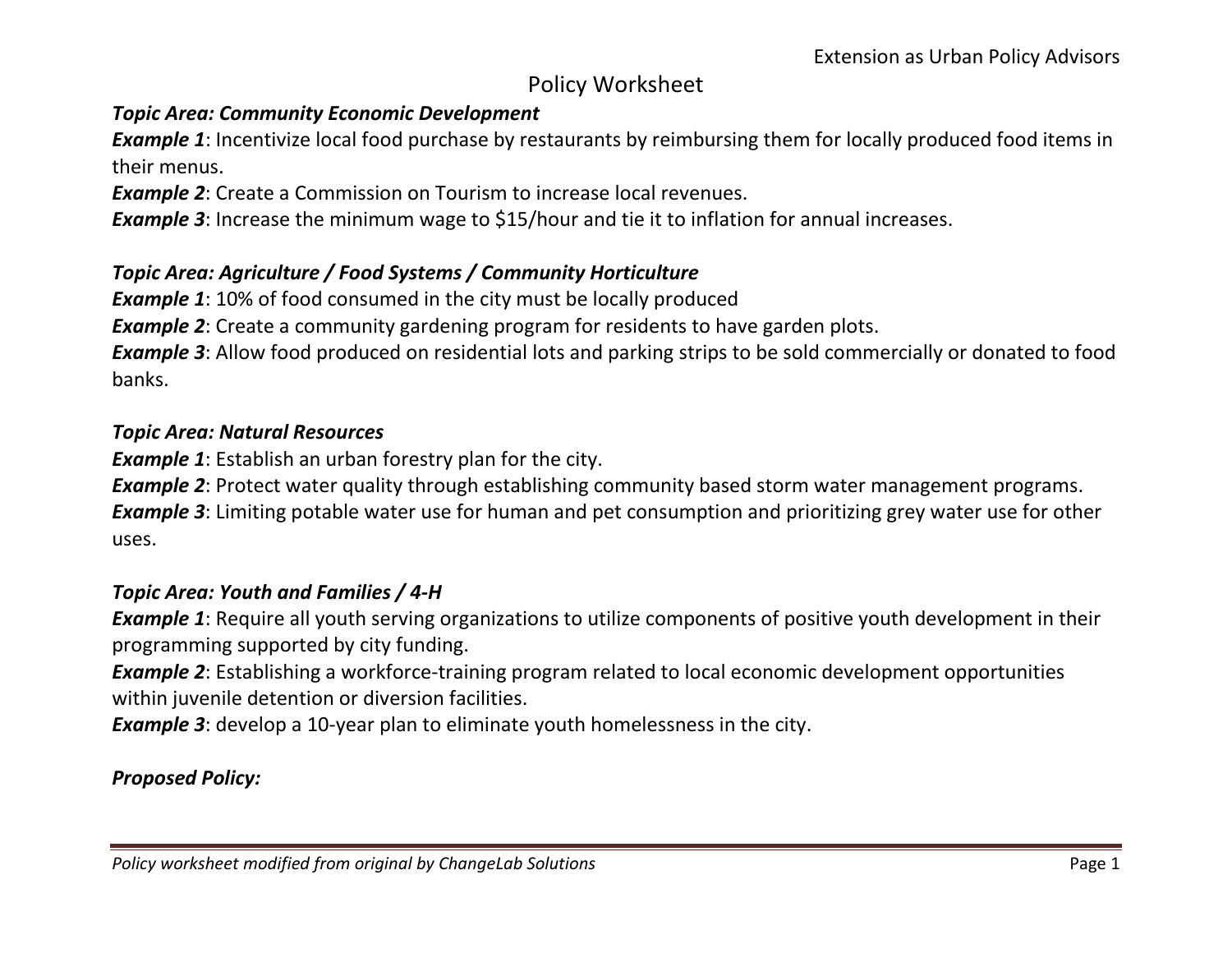| <b>Policy Checklist</b>                       | Apply the Checklist to a Policy Idea |
|-----------------------------------------------|--------------------------------------|
| Is this policy legally feasible?              |                                      |
| -How do you know?                             |                                      |
| -How might you find out?                      |                                      |
|                                               |                                      |
|                                               |                                      |
|                                               |                                      |
| Is this policy financially feasible?          |                                      |
| - Does it take advantage of existing funding  |                                      |
| streams?                                      |                                      |
| - What funding mechanisms would be            |                                      |
| utilized?                                     |                                      |
| - Does it generate revenue?                   |                                      |
| - Is it low-cost or no cost?                  |                                      |
| -How might you improve the financial          |                                      |
| feasibility?                                  |                                      |
| Is the implementation clear and feasible?     |                                      |
| - What are potential barriers to              |                                      |
| implementation?                               |                                      |
| - Is there language that you could include in |                                      |
| the policy to make the implementation         |                                      |
| process clear and feasible?                   |                                      |
| - Are there stakeholders who could help you   |                                      |
| improve feasibility before the policy is      |                                      |
| considered and adopted?                       |                                      |
|                                               |                                      |
| Is the policy data and community driven?      |                                      |
| - What data or research makes the case for    |                                      |
| this policy approach?                         |                                      |
| - If you do not have access to local data or  |                                      |
| research, how might you obtain the data?      |                                      |
| - Is the policy responsive to a community     |                                      |
| need?                                         |                                      |
|                                               |                                      |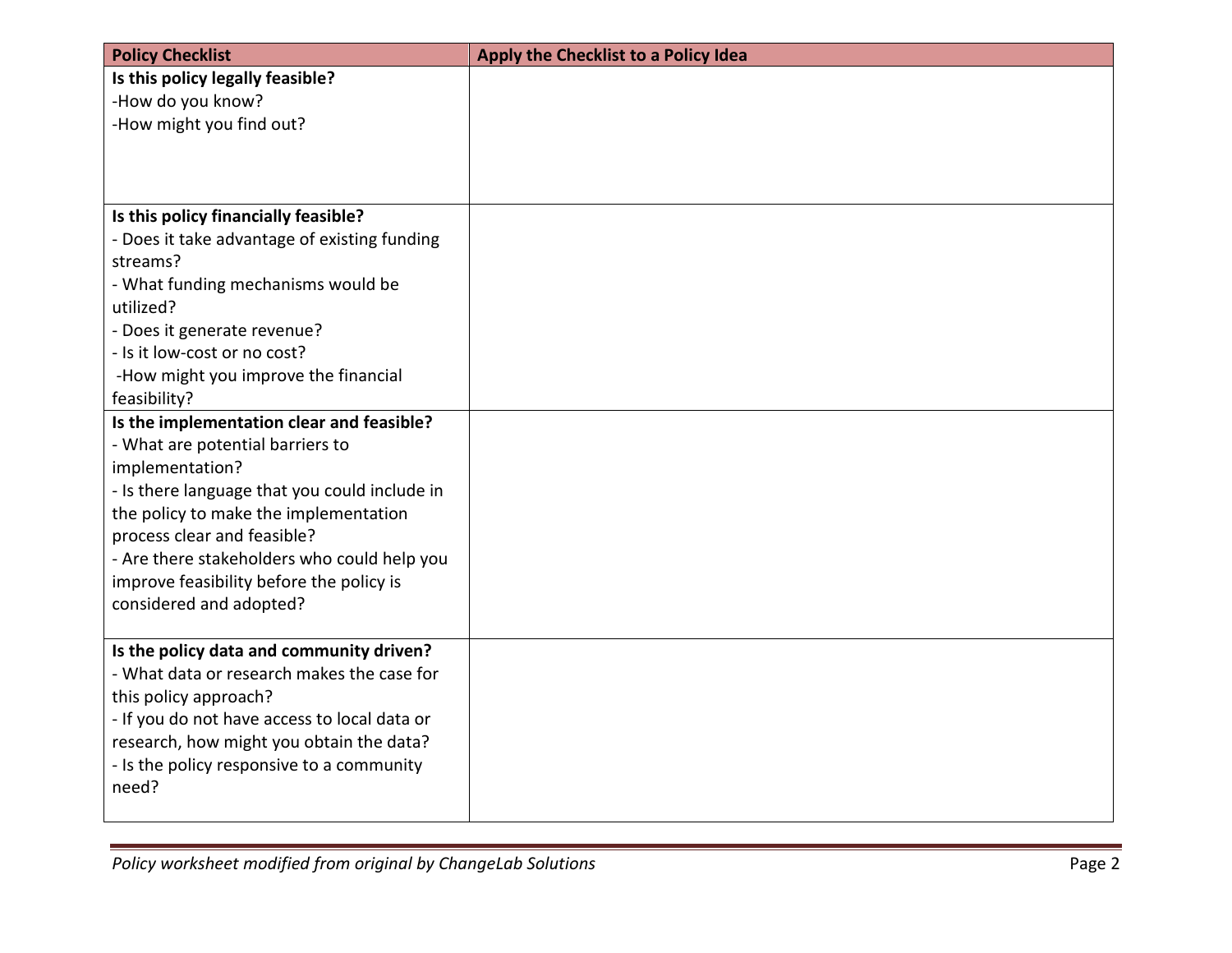| <b>Policy Checklist</b>                  | Apply the Checklist to a Policy Idea |
|------------------------------------------|--------------------------------------|
| Is the policy part of a larger plan?     |                                      |
|                                          |                                      |
|                                          |                                      |
|                                          |                                      |
|                                          |                                      |
|                                          |                                      |
| What unintended consequences might be    |                                      |
| created by this policy?                  |                                      |
|                                          |                                      |
|                                          |                                      |
|                                          |                                      |
| Can the issue be resolved without policy |                                      |
| change?                                  |                                      |
|                                          |                                      |
|                                          |                                      |
|                                          |                                      |
|                                          |                                      |
| What might be other criteria you apply?  |                                      |
|                                          |                                      |
|                                          |                                      |
|                                          |                                      |
|                                          |                                      |
|                                          |                                      |
|                                          |                                      |